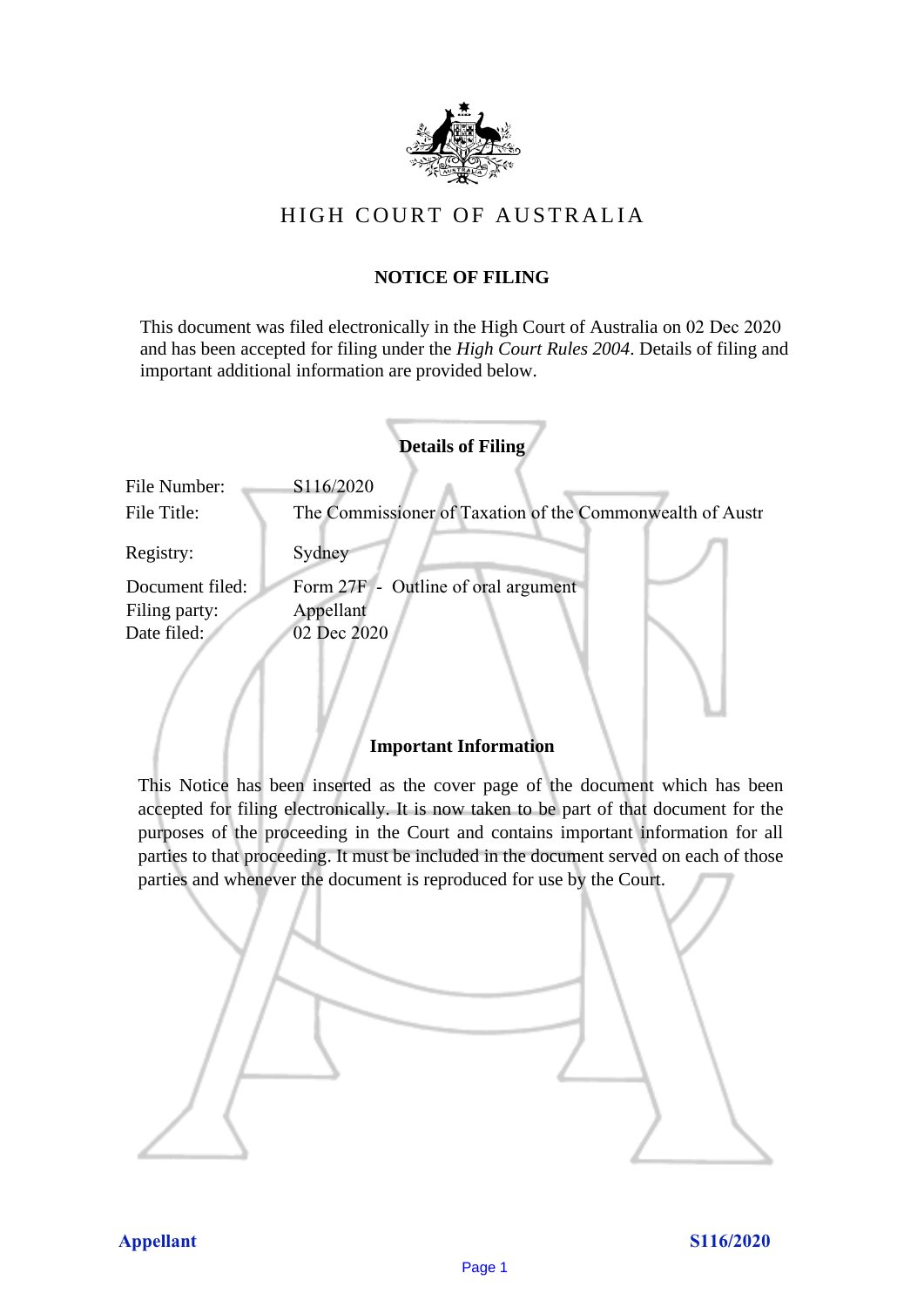## **IN THE HIGH COURT OF AUSTRALIA** \$116/2020 **SYDNEY REGISTRY** SYDNEY REGISTRY

No. S116 of 2020 No. \$116 of 2020

# **THE COMMISSIONER OF TAXATION** THE COMMISSIONER OF TAXATION **OF THE COMMONWEALTH OF AUSTRALIA** OF THE COMMONWEALTH OF AUSTRALIA Appellant Appellant A HE DUNINESSIDNER OF THE COMMUNISHONER OF TAX-TIDY<br>
SIDNER REGISTRY<br>
STRUCTURE COMMUNISHONER OF TAX-TIDY<br>  $\frac{1}{\text{APF}}$ <br>
THE COMMUNISHONER OF TAX-TIDY<br>  $\frac{1}{\text{APF}}$ <br>
TRAVELES LIMITED<br>
TRAVELES LIMITED<br>  $\frac{1}{\text{Rapppnolen}}$ <br>

10 and and the contract of the contract of the contract of the contract of the contract of the contract of the contract of the contract of the contract of the contract of the contract of the contract of the contract of the 10 and  $\alpha$  and  $\alpha$  and  $\alpha$  and  $\alpha$  and  $\alpha$  and  $\alpha$  and  $\alpha$  and  $\alpha$  and  $\alpha$  and  $\alpha$  and  $\alpha$  and  $\alpha$  and  $\alpha$  and  $\alpha$  and  $\alpha$  and  $\alpha$  and  $\alpha$  and  $\alpha$  and  $\alpha$  and  $\alpha$  and  $\alpha$  and  $\alpha$  and  $\alpha$  and  $\alpha$  an

> **TRAVELEX LIMITED** TRAVELEX LIMITED Respondent Respondent

## **APPELLANT'S OUTLINE OF ORAL SUBMISSIONS** APPELLANT'S OUTLINE OF ORAL SUBMISSIONS

BETWEEN: BETWEEN: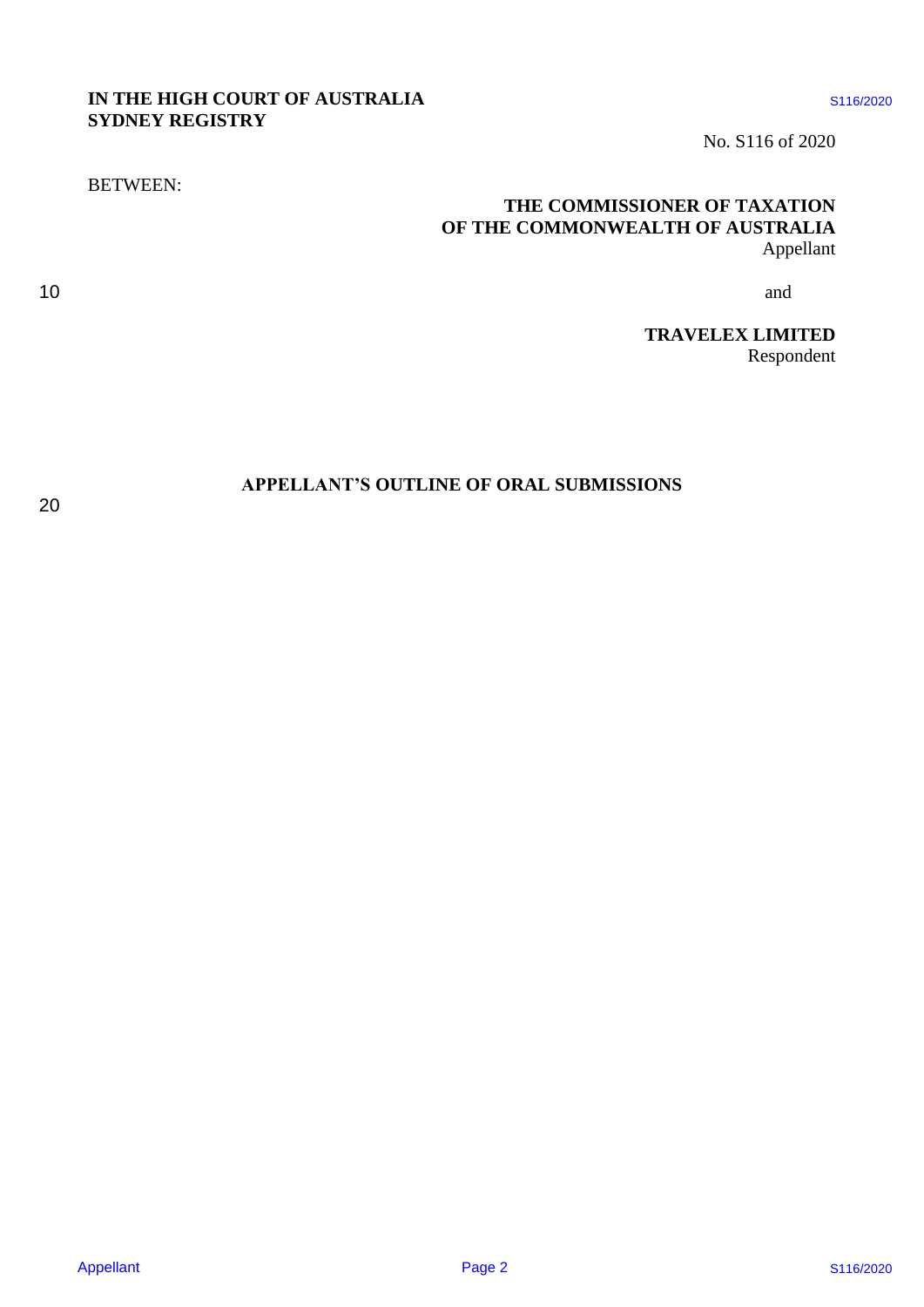## No refundable RBA surplus and right to interest for the November 2009 tax period: **\$116/2020**

- 1. **Facts:** CAB50 FC[13]-[17], [19], [21] "under claimed input tax credits", FC[22], [24]-[25]. 1. Facts: CAB5SO FC[13]-[17], [19], [21] "under claimed input tax credits", FC[22], [24]-[25].
- 2. **Net amount:** GST return establishes entity's net amount for a tax period which (if positive) 2. Net amount: GST return establishes entity's net amount for <sup>a</sup> tax period which (if positive) creates an obligation to pay that amount to the Commissioner (s17-5, s17-15, s33-5, GST Act; creates an obligation to pay that amount to the Commissioner (s17-5, 17-15, s33-5, GST Act; JBA 2/p150) If negative creates an entitlement to a refund (s35-5, GST Act).
- 3. Now common ground there is no power to alter a net amount by amending a GST return: PJ [89], 3. Now common ground there is no power to alter a net amount by amending <sup>a</sup> GST return: PJ [89], 10 [38]-[43]; CAB16, 26; FC[48]-[51], [95], [157]. Corrections to a net amount in a GST return can [38]-[43]; CAB16, 26; FC[48]-[51], [95], [157]. Corrections to a net amount in <sup>a</sup> GST return can be made: be made:
	- (a) by a superseding assessment under s105-5 of Schedule 1, TAA, JBA5/28/p813, *FC of T v*  (a) by <sup>a</sup> superseding assessment under s105-5 of Schedule 1, TAA, JBAS/28/p813, FC ofTv *Multiflex Pty Limited* (2011) 197 FCR 580 (*Multiflex*) at [25]-[27]; Multiflex Pty Limited (2011) 197 FCR 580 (Multiflex) at [25]-[27];
	- (b) by determinations under s17-20, GST Act (PJ[39]; CAB16); or (b) by determinations under s17-20, GST Act (PJ[39]; CAB16); or
- (c) by adjustment events in subsequent tax periods under Div 19, GST Act (PJ[41]; CAB16); (c) by adjustment events in subsequent tax periods under Div 19, GST Act (PJ[41]; CAB16); or by claiming unclaimed input tax credits in a GST return in future tax periods under s29- or by claiming unclaimed input tax credits in a GST return in future tax periods under s29- 20 10(4), GST Act (FC[84]; CAB66). 10(4), GST Act(FC[84]; CAB66).
	- 4. None of those occurred here (PJ[40], [43], [98]; CAB16; FC[22], [84]-[85]; CAB 52). Travelex's 4. None of those occurred here (PJ[40], [43], [98]; CAB16; FC[22], [84]-[85]; CAB 52). Travelex's net amount for the November 2009 tax period remains that in its GST return as lodged - \$37,751 net amount for the November 2009 tax period remains that in its GST return as lodged - \$37,751 (PJ[97], FC [86]; CAB28, 67). (PJ[97], FC [86]; CAB28, 67).
	- 5. The Commissioner only has power to allocate to an RBA a credit to which an entity is "entitled 5. The Commissioner only has power to allocate to an RBAacredit to which an entity is "entitled under a taxation law" (s8AAZL(1)(b) TAA, JBA 1/4/p92). Only such a credit can reveal an under a taxation law" (sSAAZL(1)(b) TAA, JBA 1/4/p92). Only such a credit can reveal an "RBA surplus" (s8AAZA, JBA 1/4/pp87-88). "RBA surplus" (ssAAZA, JBA 1/4/pp87-88).
- 30 6. Only an RBA surplus (as defined) can engage the obligation to refund under s8AAZLF(1) TAA 6. Only an RBA surplus (as defined) canengage the obligation to refund under ssAAZLF(1) TAA (JBA 1/4/p95). An entitlement to interest under s12AA of the Overpayments Act requires that (JBA 1/4/p95). An entitlement to interest under s12AA of the Overpayments Act requires that obligation (JBA 1/3/p46). It was not engaged here (FC[102], [106], [108], [111]; CAB71). obligation (JBA 1/3/p46). It was not engaged here (FC[102], [106], [108], [111]; CAB71).
- 7. The "historical fact" of the allocation of a credit amount to an RBA cannot reveal an "RBA 7. The "historical fact" of the allocation of a credit amount to an RBA cannot reveal an "RBA surplus" where the taxpayer was not 'entitled to' a credit under a taxation law (FC[165]; CAB90). That is contrary to the text and the context of Part IIB of the TAA and GST Act (AS[25]-[33]; That is contrary to the text and the context of Part IIB of the TAA and GST Act (AS[25]-[33]; AR [6]-[7]). The power to establish an RBA on "any basis" (s8AAZC(4) TAA) does not permit AR [6]-[7]). The power to establish an RBA on "any basis" (ssAAZC(4) TAA) does not permit the allocation of "credits" which do not arise under a taxation law (cf., RS  $[47]$ - $[48]$ ; AR $[8]$ - $[9]$ ). **So redundable RBA surplus and right to interest for the November 2009 tax period:**<br>
1. Pactic CABS0 FC(13)-[17], [19], [21] "under chinesd input tax cockies", FC(22), [24]-(25).<br>
2. Net amunnate (637 resum equalities ent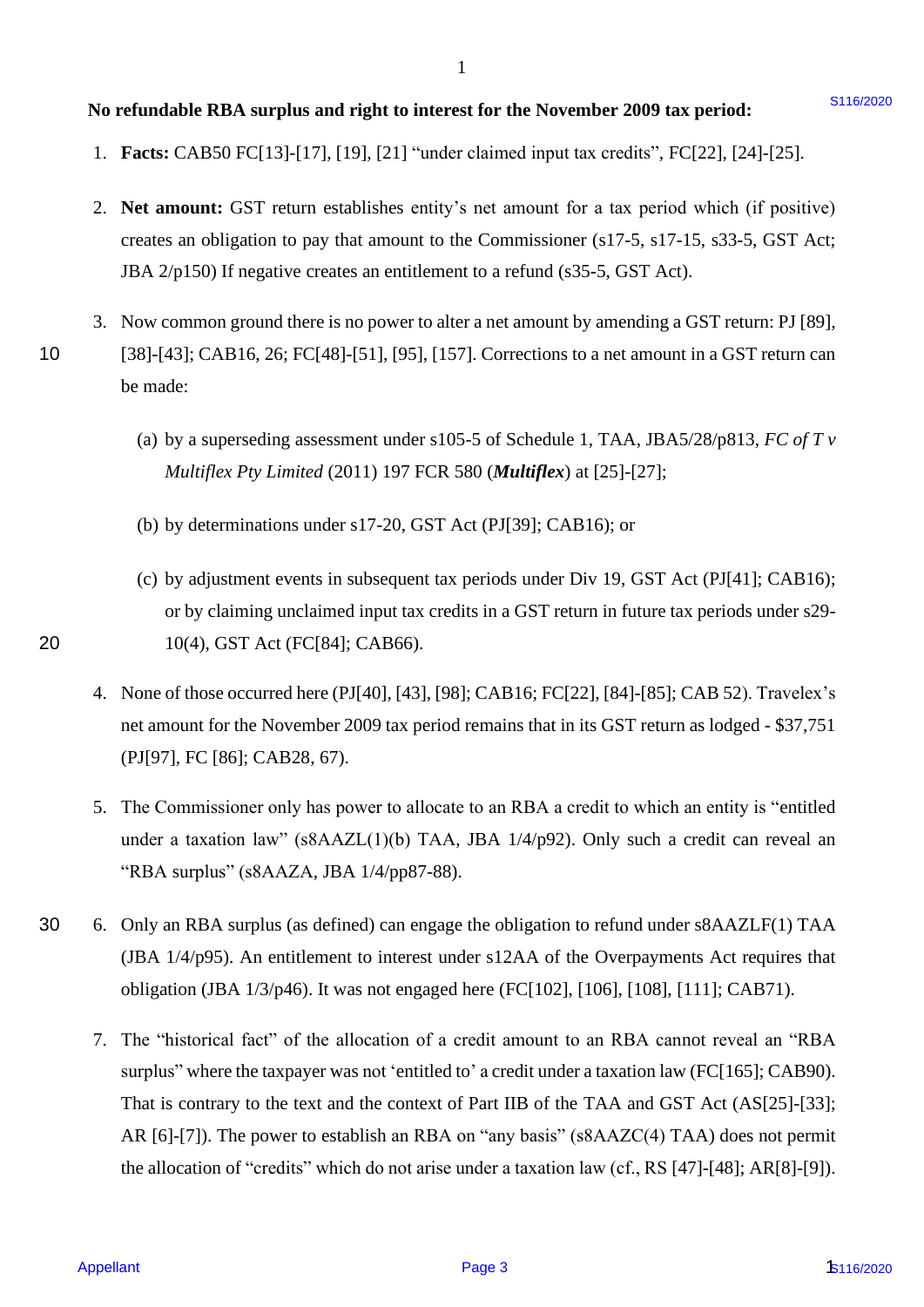- 8. This does not undermine the RBA system, but fulfills it (cf., FC [165]; CAB90). An RBA is  $s^{5116/2020}$ prima facie (CAB91 [169]; cf 61 [64]) an *alternative* presentation of an entity's tax debts creating *parallel* and auxiliary rights and obligations; not an *independent* and potentially *divergent* source parallel and auxiliary rights and obligations; not an independent and potentially divergent source of tax obligations and entitlements (AS[34]-[37]). The balance in an RBA has "legal efficacy" of tax obligations and entitlements (AS[34]-[37]). The balance in an RBA has "legal efficacy" (cf., FC[165]), if constituted by things which can properly be allocated to it (s8AAZD and (cf., FC[165]), if constituted by things which can properly be allocated to it (SSAAZD and s8AAZL(1)) TAA, JBA1/4/pp89, 92 to generate a recoverable "RBA deficit debt" (s8AAZH) or a refundable "RBA surplus" (s8AAZLF). <sup>a</sup> refundable "RBA surplus" (ssAAZLF). 3. This does not and<br>channing the RBA system. but firstlic (cf. F. (F1 (102) CABN). An RBA system and<br>power force, CABN [109] x (i) the system and independent of an entity's matches creating<br>powerform and entities and ent
- 9. The principles relating to Parliamentary control over the dispersal of public funds and recovery The principles relating to Parliamentary control over the dispersal of public funds and recovery 10 of unauthorised outlays reinforce this construction (FC[109], AS[39]-[43]; *Auckland Harbour*  of unauthorised outlays reinforce this construction (FC[109], AS[39]-[43]; Auckland Harbour *Board v R* [1924] AC 318, JBA5/26/p753; s8AAZN, TAA, JBA1/4/p98); as do those against Board v R [1924] AC 318, JBAS/26/p753; ssAAZN, TAA, JBA1/4/p98); as do those against creating uncertain and arbitrary taxation obligations (AS [38]). creating uncertain and arbitrary taxation obligations (AS [38]).

### **Commissioner's Defence and Statement of Agreed Facts:**  Commissioner's Defence and Statement of Agreed Facts:

- 10. The Defence (FC[159]; CAB88; AFM45) and statement in the Statement of Agreed Facts 10. The Defence (FC[159]; CAB88; AFM45) and statement in the Statement of Agreed Facts (**SOAF**) (FC[158]) were based on the administrative practice upon which Travelex and the (SOAF) (FC[158]) were based on the administrative practice upon which Travelex and the Commissioner had relied to give effect to the High Court decision (PJ[23]-[25]; CAB13). The Commissioner had relied to give effect to the High Court decision (PJ[23]-[25]; CAB13). The plea and the SOAF proceeded on a false basis upon which the court below was not entitled to plea and the SOAF proceeded on <sup>a</sup> false basis upon which the court below was not entitled to 20 act: FC[88]-[89]; *Damberg v Damberg* (2001) 52 NSWLR 492 [148]-[160], JBA5/27/p789; act: FC[88]-[89]; Damberg v Damberg (2001) 52 NSWLR 492 [148]-[160], JBA5/27/p789; *Holdway v Arcuri Lawyers* [2008] 2 Qd R 18 [64]-[65] 18 JBA 5/29/p845 L10-L35; AS[49]. Holdway <sup>v</sup> Arcuri Lawyers [2008] 2 Qd R <sup>18</sup> [64]-[65] <sup>18</sup> JBA 5/29/p845 L10-L35; AS[49].
	- 11. The Commissioner's position before Wigney J was accurately summarised at CAB21 PJ[63]. 11. The Commissioner's position before Wigney J was accurately summarisedat CAB21 PJ[63]. Once the primary judge found that there was no power to amend a GST return (PJ[89]), that Once the primary judge found that there was no power to amend a GST return (PJ[89]), that proposition was at the forefront of the appeal (CAB64, FC[76(b)]) and was substantively proposition was at the forefront of the appeal (CAB64, FC[76(b)]) and was substantively addressed by the Full Court - upheld by Derrington J (FC[112]), rejected by the majority addressed by the Full Court - upheld by Derrington J (FC[112]), rejected by the majority (FC[164] and [1]). It is the ground of appeal on which special leave to appeal was granted. No (FC[164] and [1]). It is the ground of appeal on which special leave to appeal was granted. No further leave is required (cf., RS[17]). further leave is required (cf., RS[17]).
- 30 12. Travelex positively asserted to the primary judge that "[n]o assessment was made in the present 12. Travelex positively asserted to the primary judge that "[n]o assessment was made in the present case" (AFM, p78, fn 10). The primary judge found there was no assessment (PJ[98]; CAB28). It was common ground in the Full Court that the Commissioner had made no assessment (FC[22]; was common ground in the Full Court that the Commissioner had made no assessment (FC[22]; CAB52). The principles in *Suttor v Gundowda Pty Ltd* (1950) 81 CLR 418 at 438, JBA4/23/p645 CAB52). The principles in Suttor v Gundowda Pty Ltd (1950) 81 CLR <sup>418</sup> at 438, JBA4/23/p645 and *Water Board v Moustakas* (1988) 180 CLR 491 at 497 do not apply. and Water Board v Moustakas (1988) 180 CLR 491 at 497 do not apply. 30

10

20